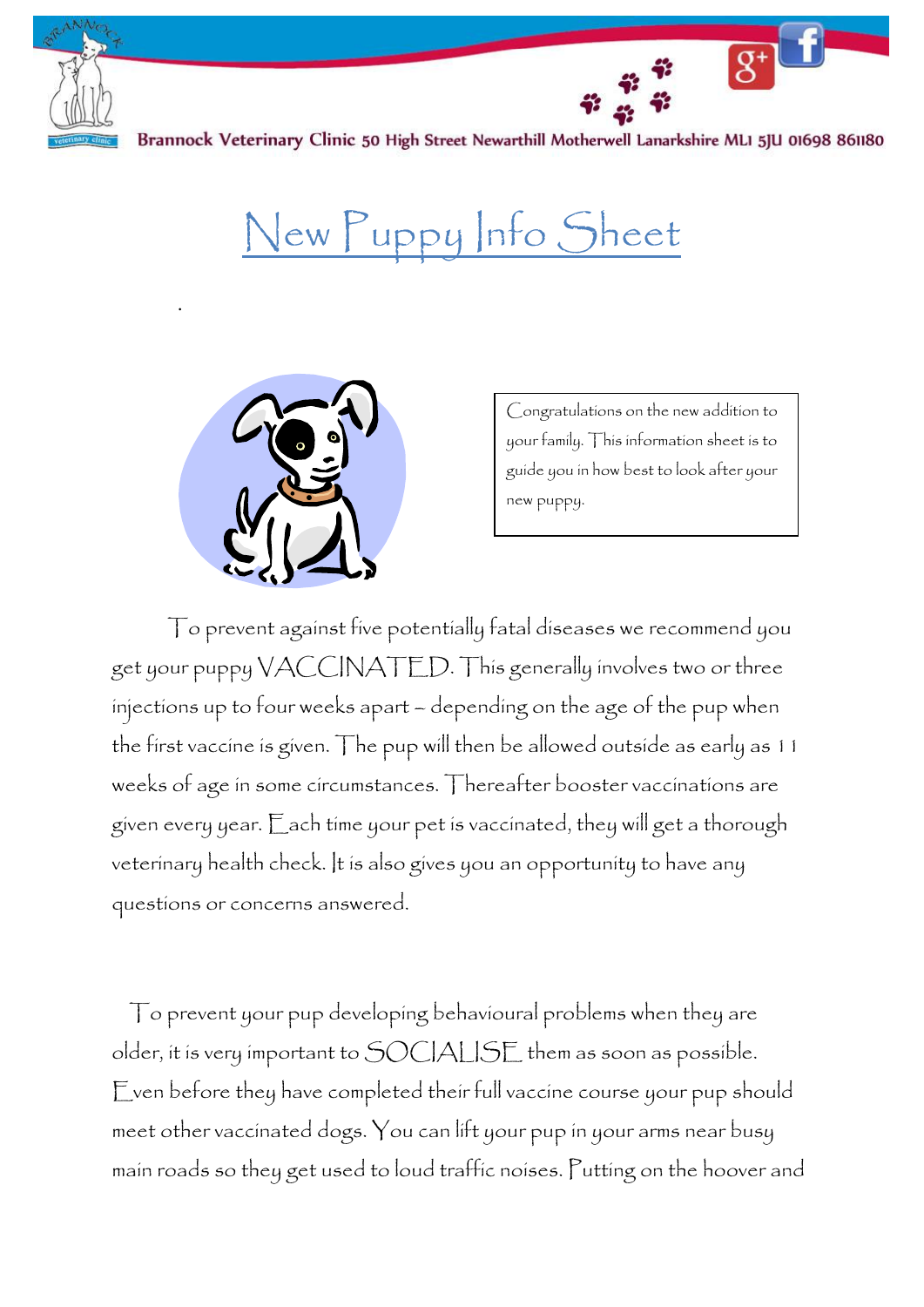

Brannock Veterinary Clinic 50 High Street Newarthill Motherwell Lanarkshire MLI 5JU 01698 861180

 $\overline{g^+}$ 

washing machine when they are nearby will also get them used to normal household noises. Supervised contact with children is also recommended.

To avoid the vets being a place your pup doesn't like, we advise that you thoroughly HANDLE him/her from a young age. Look in their ears, mouths and feel over their body, legs and feet. Then give a treat as a reward for letting you do this. This will also build their confidence if you have to brush their coat and teeth.

It is important you feed your pup a balanced  $\text{DEF}$ . In general we recommend you use a commercially available diet – either a complete dry food or a moist food with mixer biscuits. We do not advise giving your pup milk, as this can cause diarrhoea – dogs are lactose intolerant! Be careful what you give your pup as a treat as certain foods can be toxic for them e.g. chocolate, grapes and onions.

Nearly all puppies are born with roundworms, passed on by their mother. It is



very important to give regular WORMING treatments to your pup. We recommend you worm them every month from the ages of two to six months. Thereafter you should worm them every three months, minimum. Our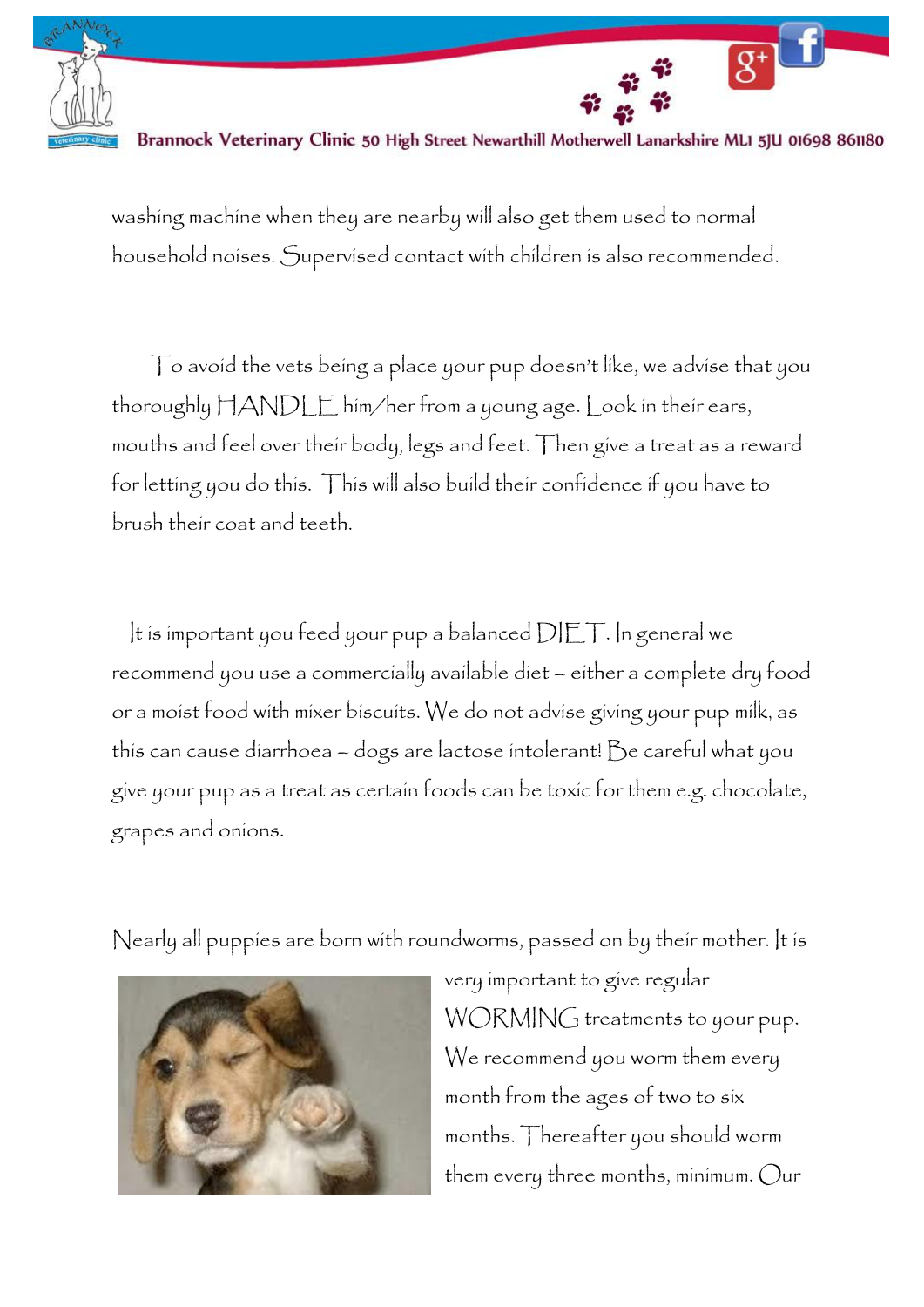

Brannock Veterinary Clinic 50 High Street Newarthill Motherwell Lanarkshire MLI 5JU 01698 861180

 $\overline{g^+}$ 

vets and nursing staff can advise you on the best worming treatment for your pup.

Some pups will unfortunately have FLEAS and EARMITES when they arrive at their new home. Most pet shop or supermarket products are not effective to kill these parasites. Our vets will be able to recommend the best and safest product for your pup.

We recommend that you get your pup INSURED. This gives financial piece of mind if your pup becomes ill. Although we are not allowed to recommend a particular company, please ask our staff who will be able to advise the best type of policy for you and your pup. You must check the policy to ensure it is life- long cover and that there is adequate financial cover for problems your pup may develop.

We recommend that you get your bitch SPAYED (neutered). Brannock's policy on the timing of this operation is to allow her to have her

first season, then get her spayed two to three months later. Their first season is usually between six and eighteen months. It is possible in some circumstances to spay your bitch at six months of age before she has had a